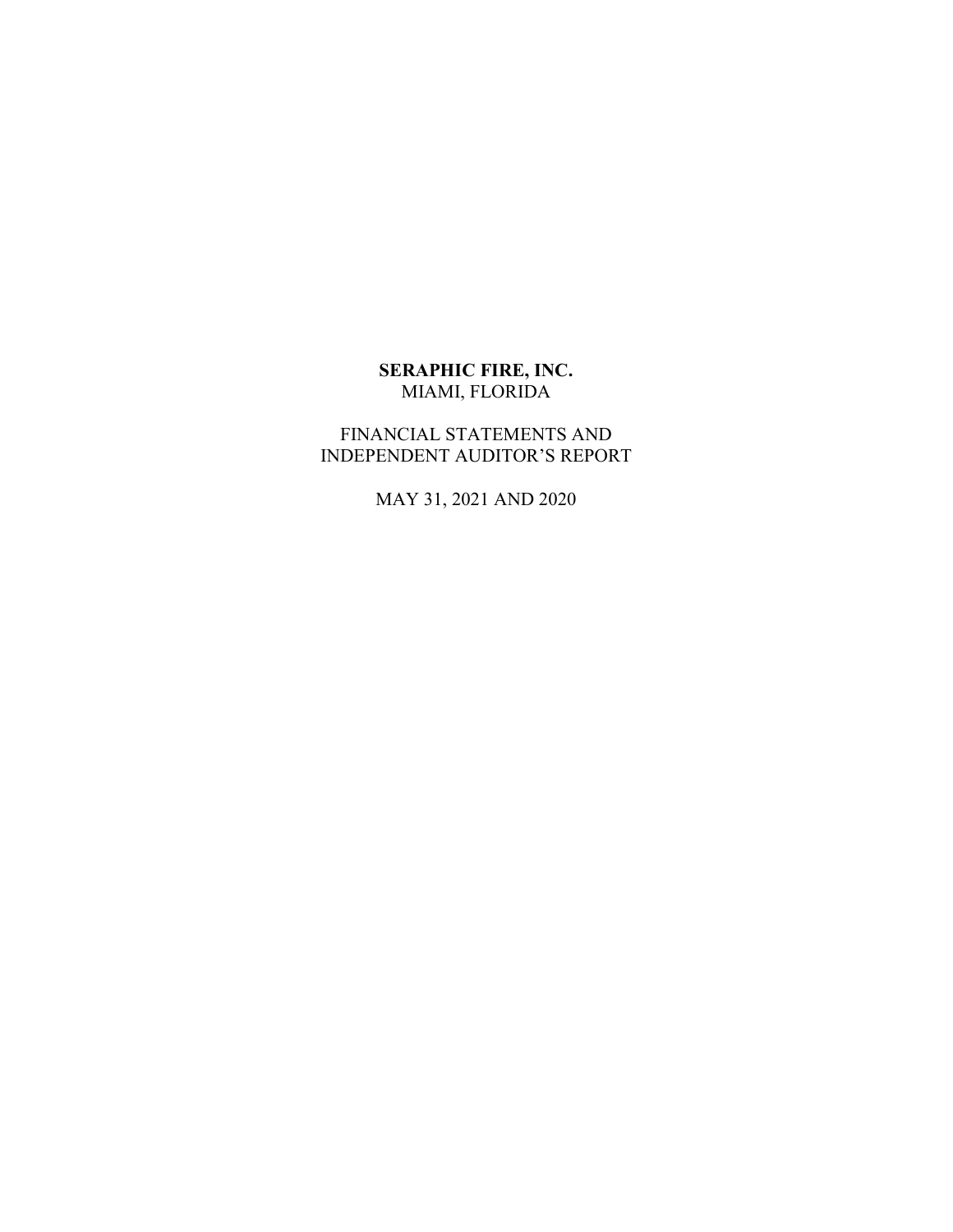| <b>TABLE OF CONTENTS</b>                                         | PAGE           |
|------------------------------------------------------------------|----------------|
|                                                                  | $1 - 2$        |
| FINANCIAL STATEMENTS AND ACCOMPANYING INFORMATION                |                |
|                                                                  | 3              |
| Statement of Activities and Change in Net Assets – May 31, 2021. | $\overline{4}$ |
| Statement of Activities and Change in Net Assets – May 31, 2020. | 5 <sup>5</sup> |
|                                                                  | 6              |
|                                                                  | $\tau$         |
|                                                                  | 8              |
|                                                                  | $9-16$         |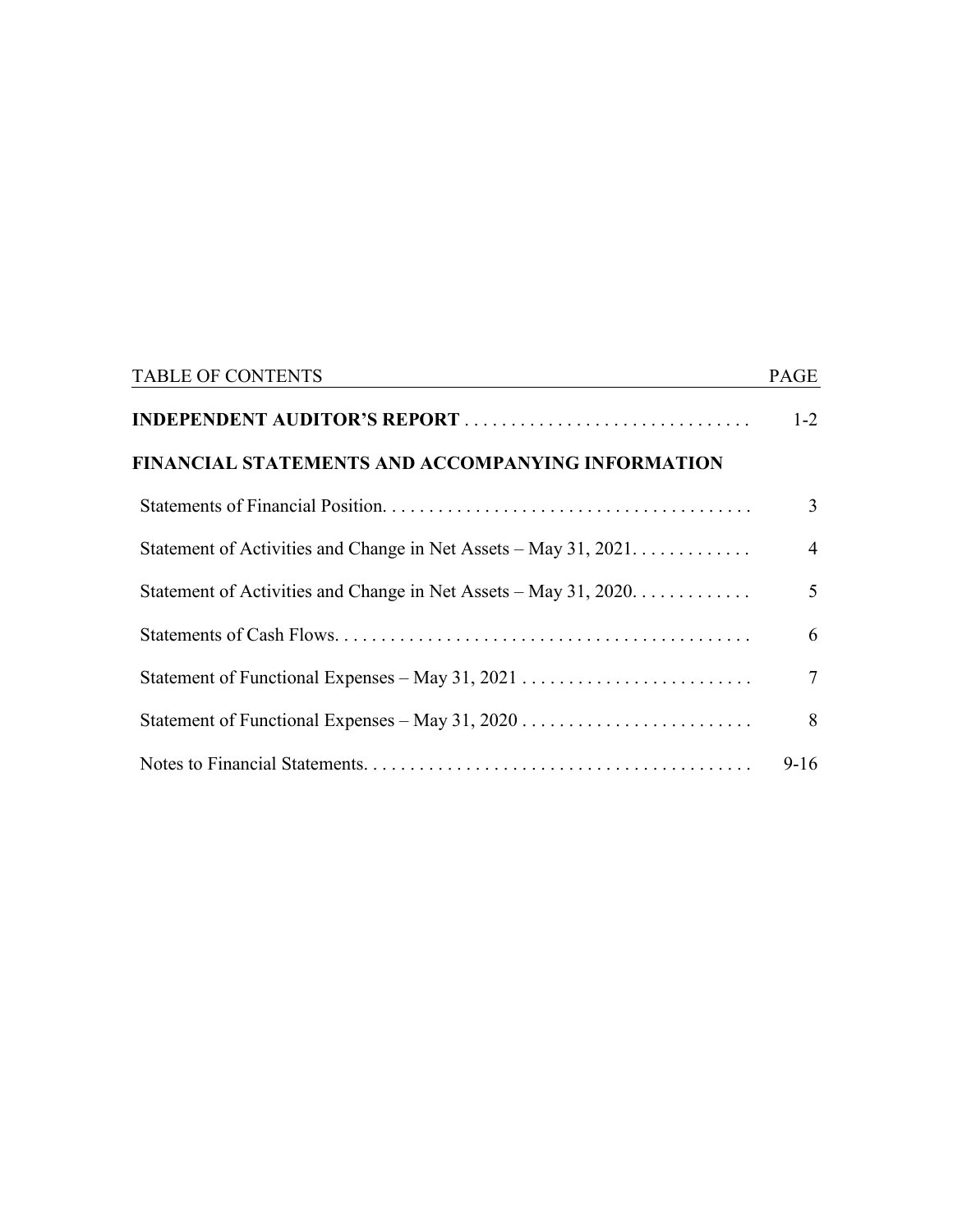



Pedro M. De Armas, C.P.A. Eric E. Santa Maria, C.P.A. Alejandro M. Trujillo, C.P.A. .<br>.Octavio A. Verdeja, C.P.A<br>.Tab Verdeja, C.P.A

> Michelle del Sol, C.P.A. Cristy C. Rubio, C.P.A. Tommy Trujillo, C.P.A. Javier Verdeja, C.P.A.

## INDEPENDENT AUDITOR'S REPORT

Board of Directors Seraphic Fire, Inc. Miami, Florida

#### **Report on the Financial Statements**

We have audited the accompanying financial statements of Seraphic Fire, Inc. (the "Organization") (a nonprofit organization), which comprise the statement of financial position as of May 31, 2021 and 2020, and the related statements of activities and change in net assets, cash flows, and functional expenses for the years then ended, and the related notes to the financial statements.

## **Management's Responsibility for the Financial Statements**

Management is responsible for the preparation and fair presentation of these financial statements in accordance with accounting principles generally accepted in the United States of America; this includes the design, implementation, and maintenance of internal control relevant to the preparation and fair presentation of financial statements that are free from material misstatement, whether due to fraud or error.

#### **Auditor's Responsibility**

Our responsibility is to express an opinion on these financial statements based on our audit. We conducted our audit in accordance with auditing standards generally accepted in the United States of America. Those standards require that we plan and perform the audit to obtain reasonable assurance about whether the financial statements are free from material misstatement.

An audit involves performing procedures to obtain audit evidence about the amounts and disclosures in the financial statements. The procedures selected depend on the auditor's judgment, including the assessment of the risks of material misstatement of the financial statements, whether due to fraud or error. In making those risk assessments, the auditor considers internal control relevant to the Organization's preparation and fair presentation of the financial statements in order to design audit procedures that are appropriate in the circumstances, but not for the purpose of expressing an opinion on the effectiveness of the Organization's internal control. Accordingly, we express no such opinion. An audit also includes evaluating the appropriateness of accounting policies used and the reasonableness of significant accounting estimates made by management, as well as evaluating the overall presentation of the financial statements. We believe that the audit evidence we have obtained is sufficient and appropriate to provide a basis for our audit opinion.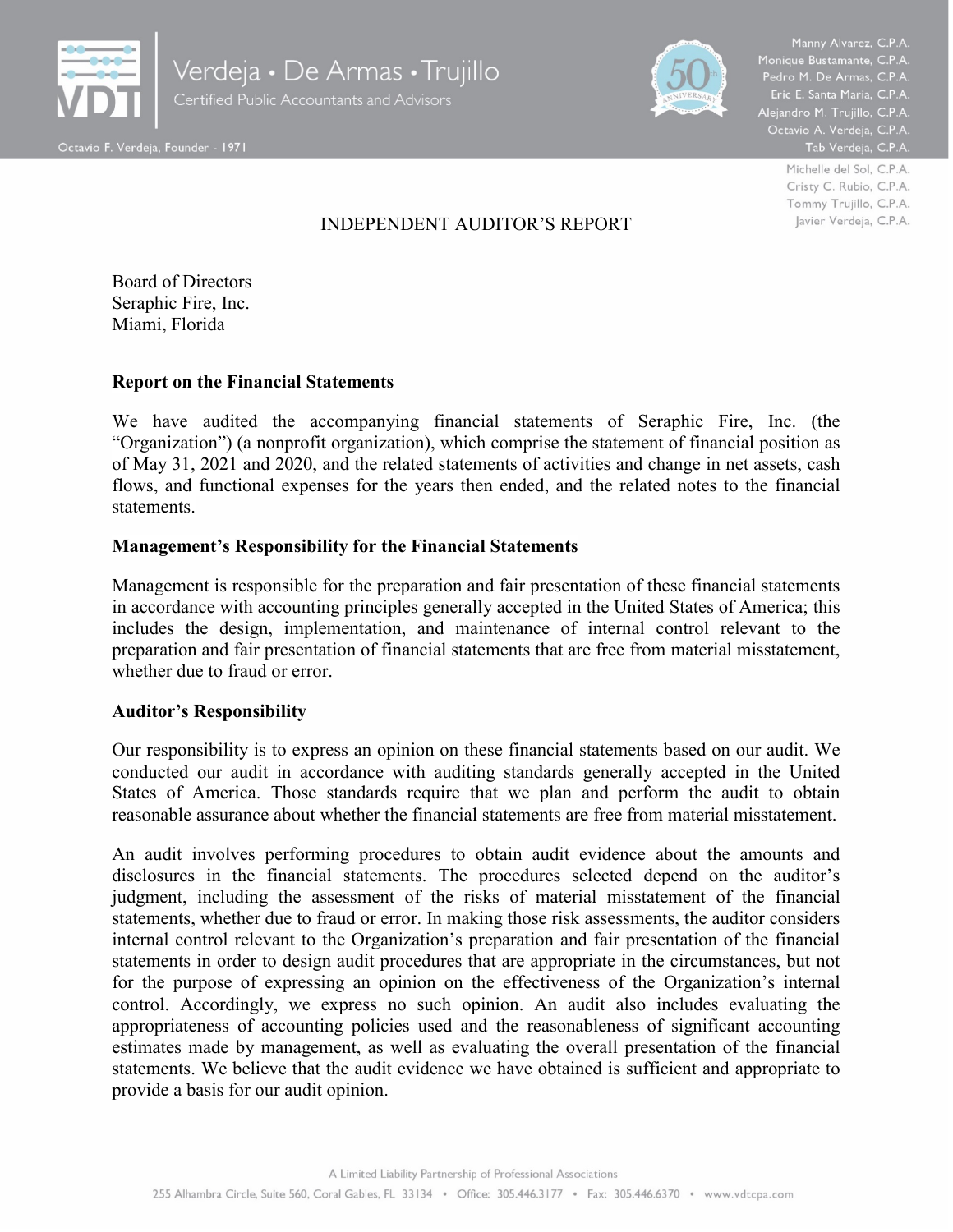#### **Opinion**

In our opinion, the financial statements referred to above present fairly, in all material respects, the financial position of Seraphic Fire, Inc. as of May 31, 2021 and 2020, and the changes in its net assets and its cash flows for the years then ended in accordance with accounting principles generally accepted in the United States of America.

Veedy-DeAnman Toujille

CERTIFIED PUBLIC ACCOUNTANTS

Coral Gables, Florida October 5, 2021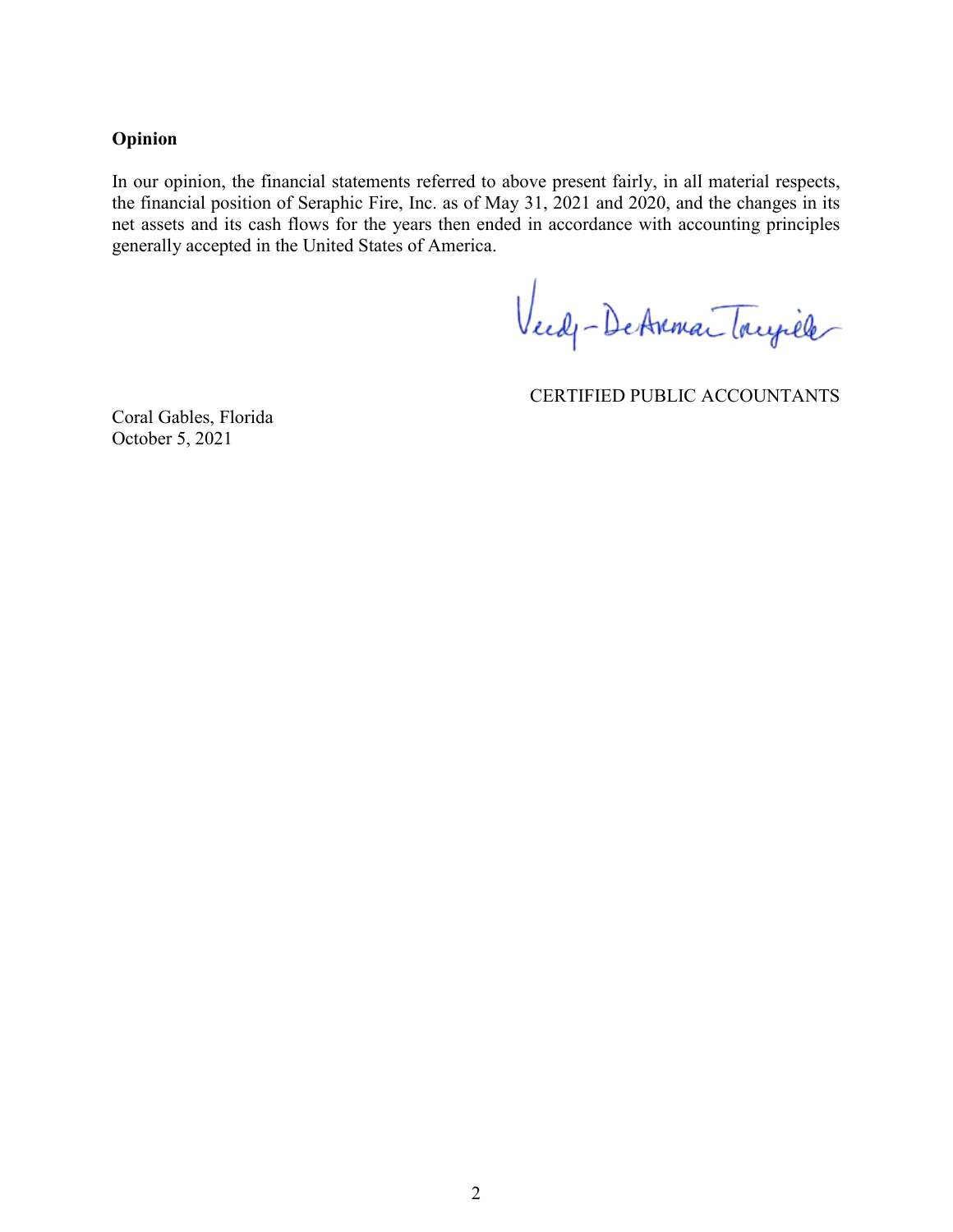## **SERAPHIC FIRE, INC. STATEMENTS OF FINANCIAL POSITION FOR THE YEARS ENDED MAY 31, 2021 AND 2020**

#### **ASSETS**

|                                                  | 2021        | 2020        |
|--------------------------------------------------|-------------|-------------|
| <b>ASSETS</b>                                    |             |             |
| Cash and cash equivalents $(\$63,500, \$103,000$ | \$541,584   | \$ 388,475  |
| with donor restriction, respectively)            |             |             |
| Grants receivable                                | 87,888      | 115,109     |
| Prepaid expenses and other assets                | 30,062      | 41,313      |
| Endowment                                        | 865,571     | 691,680     |
| <b>TOTAL ASSETS</b>                              | \$1,525,105 | \$1,236,577 |

## **LIABILITIES AND NET ASSETS**

| <b>LIABILITIES</b>                          |              |              |             |
|---------------------------------------------|--------------|--------------|-------------|
| Accounts payable and accrued expenses       | \$<br>96,323 | $\mathbb{S}$ | 48,185      |
| Deferred revenues                           | 107,044      |              | 77,756      |
| Paycheck Protection Program promissory note | 93,130       |              | 106,000     |
| <b>TOTAL LIABILITIES</b>                    | 296,497      |              | 231,941     |
| <b>NET ASSETS</b>                           |              |              |             |
| Without donor restriction                   | 493,500      |              | 359,314     |
| With donor restriction                      | 735,108      |              | 645,322     |
| <b>TOTAL NET ASSETS</b>                     | 1,228,608    |              | 1,004,636   |
| TOTAL LIABILITIES AND NET ASSETS            | \$1,525,105  |              | \$1,236,577 |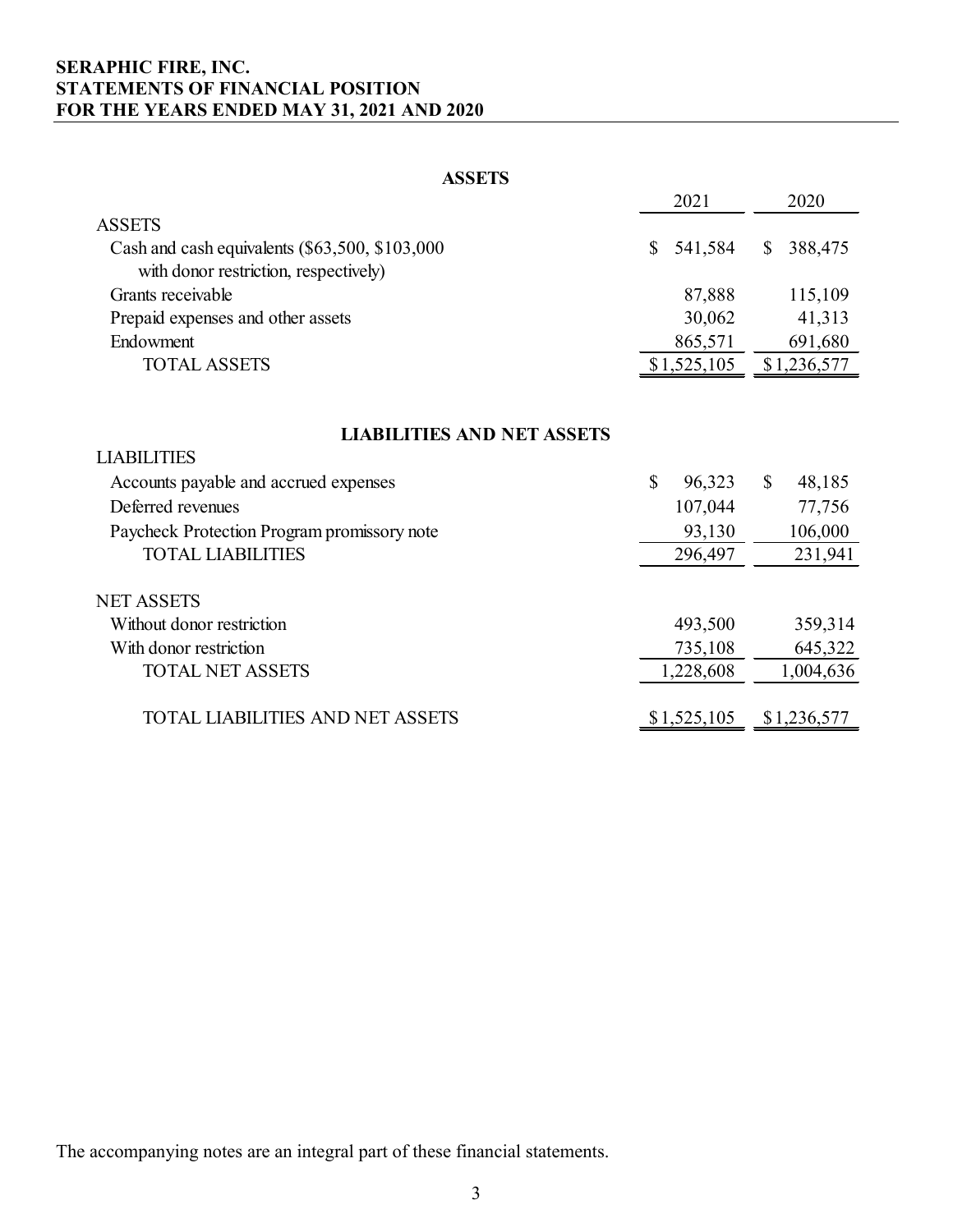## **SERAPHIC FIRE, INC. STATEMENT OF ACTIVITIES AND CHANGE IN NET ASSETS FOR THE YEAR ENDED MAY 31, 2021**

|                                       | Without Donor |             | With Donor    |                 |
|---------------------------------------|---------------|-------------|---------------|-----------------|
|                                       |               | Restriction | Restriction   | Total           |
| <b>SUPPORT AND REVENUE</b>            |               |             |               |                 |
| Grants                                | $\mathbb{S}$  | 506,220     | \$<br>66,000  | \$<br>572,220   |
| Box office revenue                    |               | 58,442      |               | 58,442          |
| Contributions                         |               | 653,005     | 50,000        | 703,005         |
| Contracted services and other income  |               | 21,289      |               | 21,289          |
| Investment gain (loss), net           |               | 34,604      | 129,286       | 163,890         |
| Net assets released from restrictions |               | 155,500     | (155,500)     |                 |
| <b>TOTAL SUPPORT AND REVENUE</b>      |               | 1,429,060   | 89,786        | 1,518,846       |
| <b>EXPENSES</b>                       |               |             |               |                 |
| Program expenses                      |               | 822,373     |               | 822,373         |
| Administrative expenses               |               | 472,501     |               | 472,501         |
| <b>TOTAL EXPENSES</b>                 |               | 1,294,874   |               | 1,294,874       |
| <b>CHANGES IN NET ASSETS</b>          |               | 134,186     | 89,786        | 223,972         |
| NET ASSETS AT BEGINNING OF YEAR       |               | 359,314     | 645,322       | 1,004,636       |
| NET ASSETS AT END OF YEAR             |               | 493,500     | \$<br>735,108 | \$<br>1,228,608 |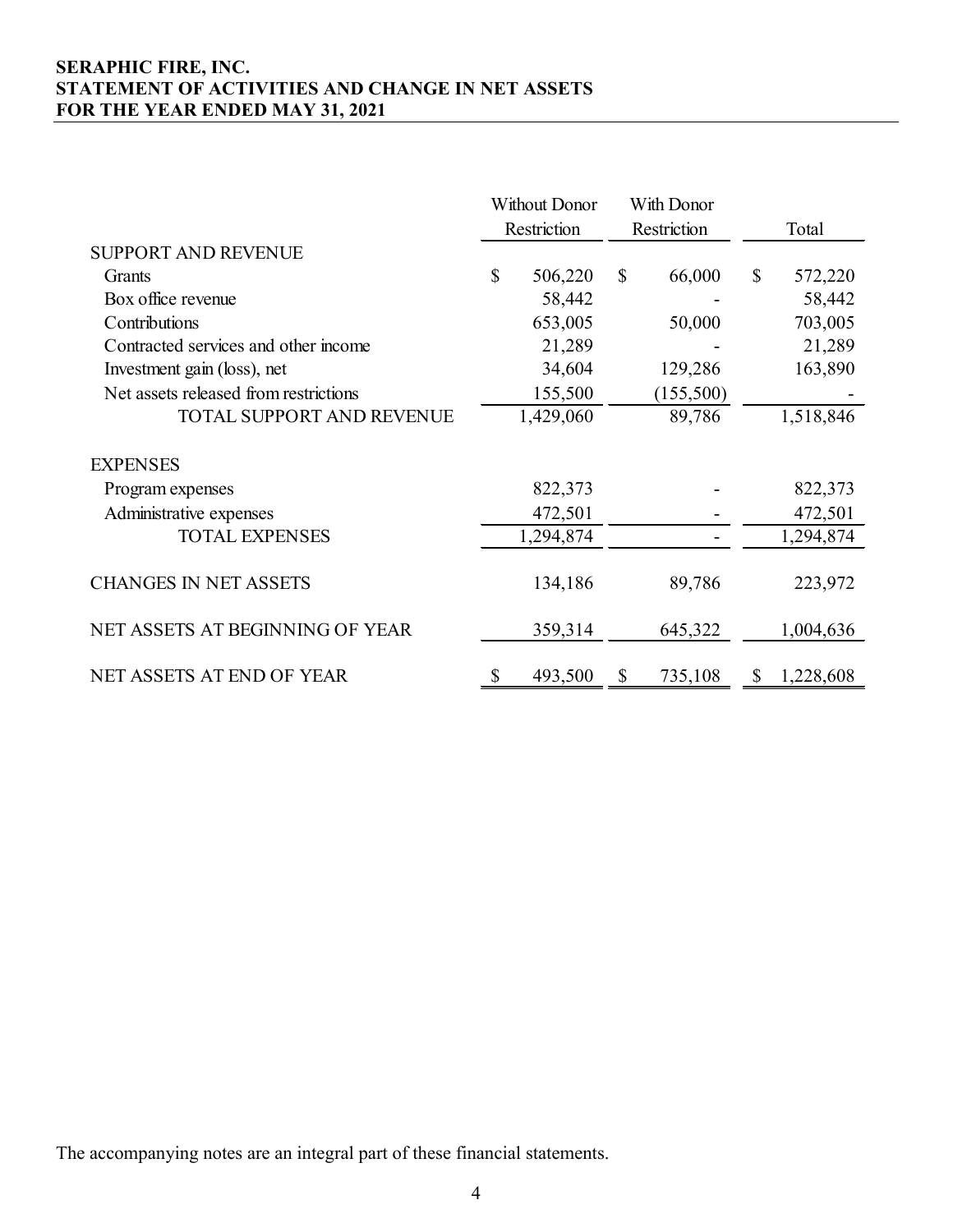## **SERAPHIC FIRE, INC. STATEMENT OF ACTIVITIES AND CHANGE IN NET ASSETS FOR THE YEAR ENDED MAY 31, 2020**

|                                       | Without Donor |             |              | With Donor  |              |           |
|---------------------------------------|---------------|-------------|--------------|-------------|--------------|-----------|
|                                       |               | Restriction |              | Restriction |              | Total     |
| <b>SUPPORT AND REVENUE</b>            |               |             |              |             |              |           |
| Grants                                | \$            | 494,255     | $\mathbb{S}$ | 84,500      | $\mathbb{S}$ | 578,755   |
| Box office revenue                    |               | 325,484     |              |             |              | 325,484   |
| Contributions                         |               | 500,963     |              | 53,700      |              | 554,663   |
| Summer program                        |               | 69,750      |              |             |              | 69,750    |
| Contracted services and other income  |               | 140,332     |              |             |              | 140,332   |
| Investment gain (loss), net           |               | (1,798)     |              | (8,563)     |              | (10,361)  |
| Net assets released from restrictions |               | 286,867     |              | (286, 867)  |              |           |
| <b>TOTAL SUPPORT AND REVENUE</b>      |               | 1,815,853   |              | (157, 230)  |              | 1,658,623 |
| <b>EXPENSES</b>                       |               |             |              |             |              |           |
| Program expenses                      |               | 1,167,848   |              |             |              | 1,167,848 |
| Administrative expenses               |               | 537,082     |              |             |              | 537,082   |
| <b>TOTAL EXPENSES</b>                 |               | 1,704,930   |              |             |              | 1,704,930 |
| <b>CHANGES IN NET ASSETS</b>          |               | 110,923     |              | (157,230)   |              | (46,307)  |
| NET ASSETS AT BEGINNING OF YEAR       |               | 248,391     |              | 802,552     |              | 1,050,943 |
| NET ASSETS AT END OF YEAR             | S             | 359,314     | <sup>S</sup> | 645,322     | \$           | 1,004,636 |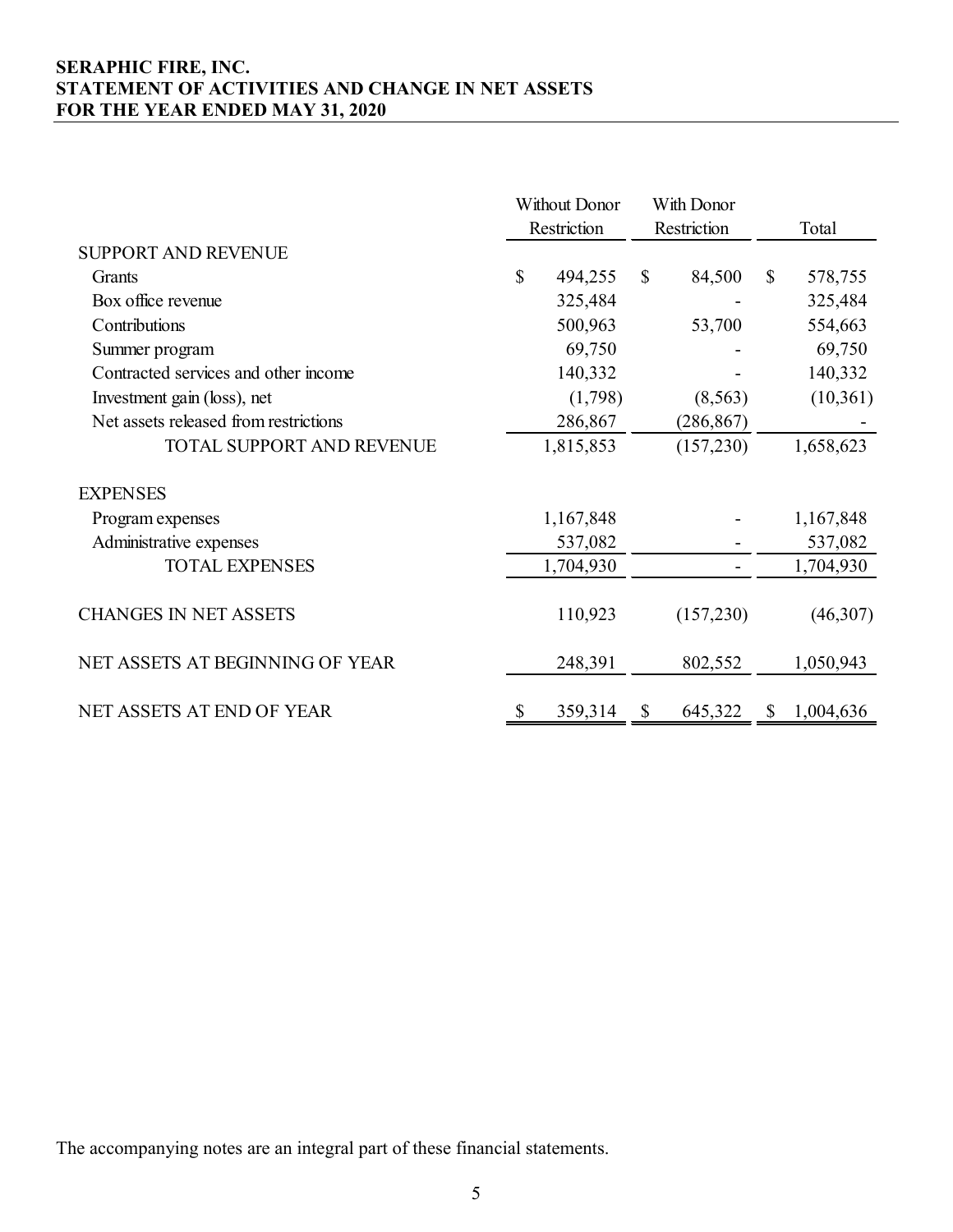## **SERAPHIC FIRE, INC. STATEMENTS OF CASH FLOWS FOR THE YEARS ENDED MAY 31, 2021 AND 2020**

|                                                                |          | 2021      | 2020           |
|----------------------------------------------------------------|----------|-----------|----------------|
| <b>CASH FLOWS FROM OPERATING ACTIVITIES:</b>                   |          |           |                |
| Change in net assets                                           | <b>S</b> | 223,972   | \$<br>(46,307) |
| Adjustments to reconcile change in net assets                  |          |           |                |
| to net cash (used in) / provided by operating activities:      |          |           |                |
| Gain on forgiveness of loan payable - PPP                      |          | (106,000) |                |
| Realized and unrealized (gains)                                |          | (175,920) | (3,865)        |
| (Increase) / Decrease in grants receivable                     |          | 27,221    | 42,618         |
| (Increase) / Decrease in prepaid expenses                      |          | 13,280    | (15,898)       |
| Increase / (Decrease) in accounts payable and accrued expenses |          | 48,138    | (34,296)       |
| Increase / (Decrease) in deferred revenue                      |          | 29,288    | (18,202)       |
| NET CASH (USED IN)/PROVIDED BY OPERATING ACTIVITIES            |          | 59,979    | (75,950)       |
| <b>CASH FLOWS FROM FINANCING ACTIVITIES:</b>                   |          |           |                |
| Proceeds from Paycheck Protection Program                      |          | 93,130    | 106,000        |
| NET CASH PROVIDED BY FINANCING ACTIVITIES                      |          | 93,130    | 106,000        |
| INCREASE IN CASH AND CASH EQUIVALENTS                          |          | 153,109   | 30,050         |
| CASH AND CASH EQUIVALENTS - BEGINNING OF YEAR                  |          | 388,475   | 358,425        |
| CASH AND CASH EQUIVALENTS - END OF YEAR                        |          | 541,584   | 388,475        |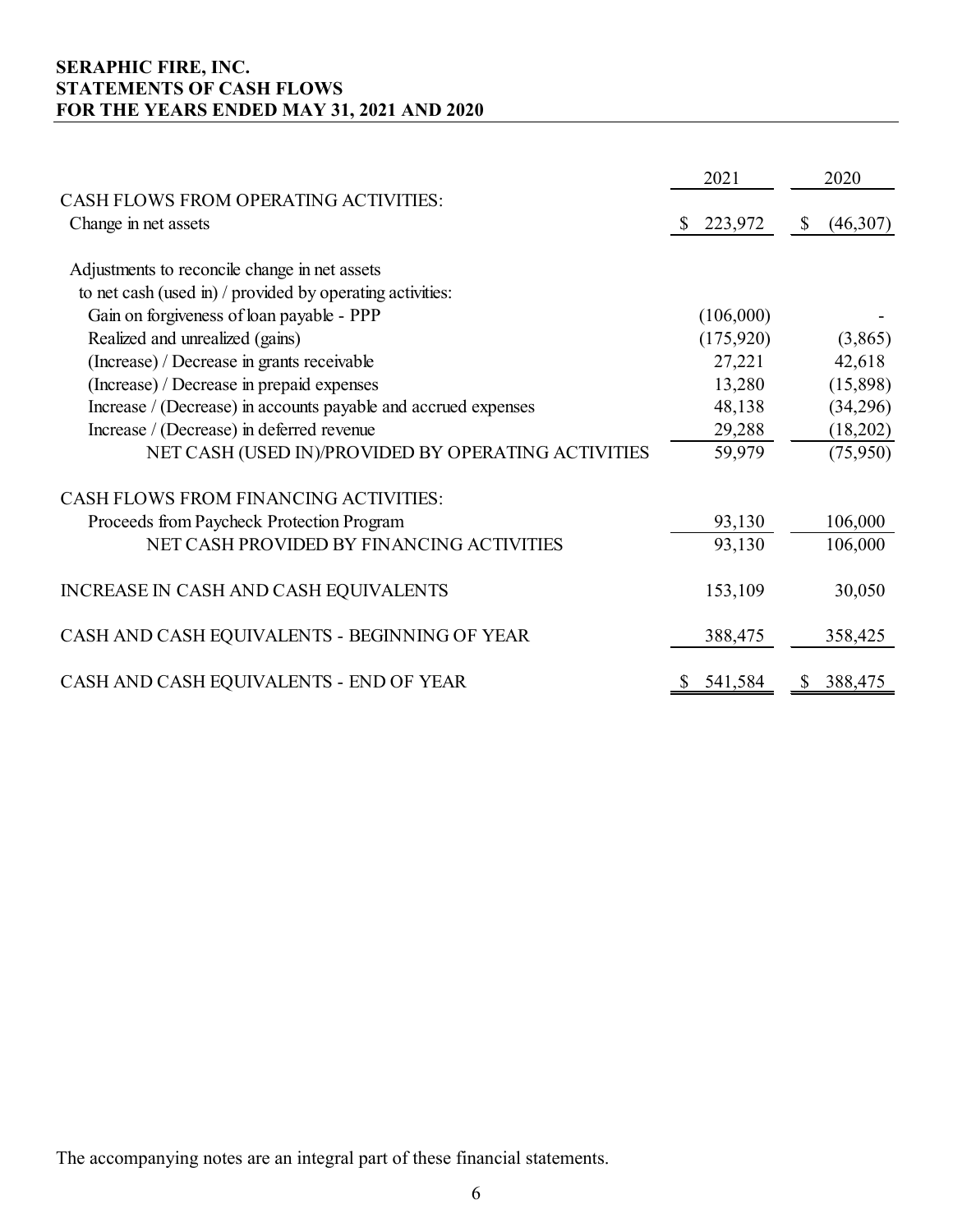## **SERAPHIC FIRE, INC. STATEMENT OF FUNCTIONAL EXPENSES FOR THE YEAR ENDED MAY 31, 2021**

|                                              |               |        | Program       |         |                 | Supporting     |         |               |           |
|----------------------------------------------|---------------|--------|---------------|---------|-----------------|----------------|---------|---------------|-----------|
|                                              | Seraphic Fire |        | Other         |         | Total           |                |         |               |           |
|                                              | Youth         |        | Program       | Program |                 |                |         |               |           |
|                                              | Initiative    |        | Events        |         | <b>Expenses</b> | Administrative |         |               | Totals    |
| Advertising and Promotion                    | \$            |        | \$<br>118,605 | \$      | 118,605         | \$             |         | $\mathcal{S}$ | 118,605   |
| Auto Transportation                          |               | 204    |               |         | 204             |                | 743     |               | 947       |
| Equipment Rental                             |               |        | 1,343         |         | 1,343           |                | 7,318   |               | 8,661     |
| Insurance                                    |               |        |               |         |                 |                | 7,438   |               | 7,438     |
| Office Supplies                              |               |        |               |         |                 |                | 3,199   |               | 3,199     |
| Other Expenses                               |               |        | 7,842         |         | 7,842           |                | 10,598  |               | 18,440    |
| Postage and Printing                         |               |        |               |         |                 |                | 5,543   |               | 5,543     |
| Professional Fees                            |               | 41,735 | 307,980       |         | 349,715         |                | 28,002  |               | 377,717   |
| Rent                                         |               |        | 13,368        |         | 13,368          |                | 37,419  |               | 50,787    |
| Salaries, Taxes and Benefits                 |               | 23,776 | 222,349       |         | 246,125         |                | 359,189 |               | 605,314   |
| Telephone Total                              |               | 800    |               |         | 800             |                | 7,926   |               | 8,726     |
| <b>Ticket Fees and Credit Card Discounts</b> |               |        | 18,144        |         | 18,144          |                |         |               | 18,144    |
| Travel, Lodging, Meals, and Stipends         |               |        | 66,227        |         | 66,227          |                | 5,126   |               | 71,353    |
| <b>TOTALS</b>                                |               | 66,515 | \$<br>755,858 | \$      | 822,373         |                | 472,501 | \$            | 1,294,874 |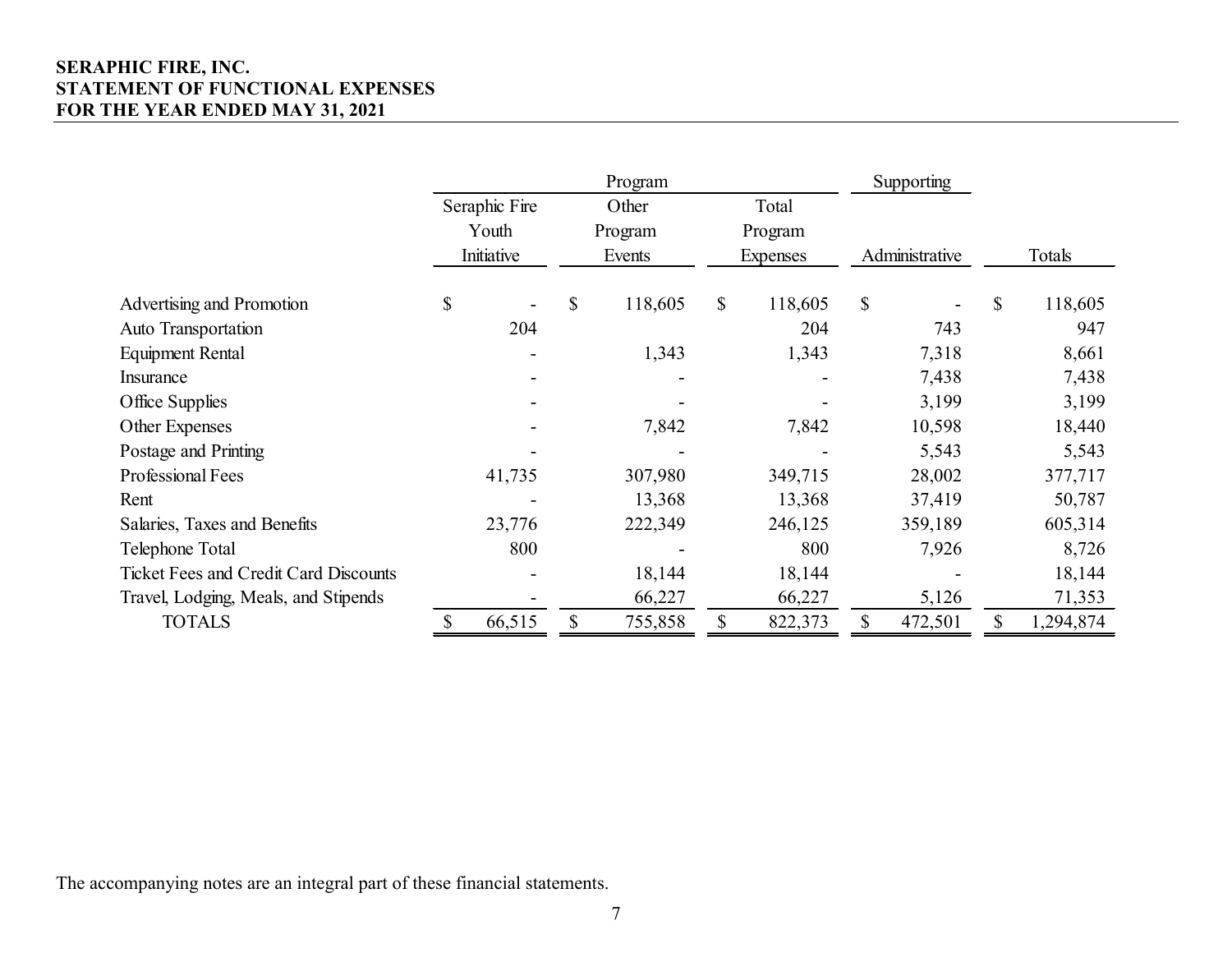## **SERAPHIC FIRE, INC. STATEMENT OF FUNCTIONAL EXPENSES FOR THE YEAR ENDED MAY 31, 2020**

|                                              |               |                           | Program   |         |                 | Supporting     |         |                 |
|----------------------------------------------|---------------|---------------------------|-----------|---------|-----------------|----------------|---------|-----------------|
|                                              | Seraphic Fire |                           | Other     |         | Total           |                |         |                 |
|                                              | Youth         |                           | Program   |         | Program         |                |         |                 |
|                                              | Initiative    |                           | Events    |         | <b>Expenses</b> | Administrative |         | Totals          |
|                                              |               |                           |           |         |                 |                |         |                 |
| Advertising and Promotion                    | \$            | $\boldsymbol{\mathsf{S}}$ | 179,976   | \$      | 179,976         | \$             |         | \$<br>179,976   |
| Auto Transportation                          | 1,432         |                           |           |         | 1,432           |                | 3,664   | 5,096           |
| <b>Equipment Rental</b>                      |               |                           | 10,464    |         | 10,464          |                | 12,658  | 23,122          |
| Insurance                                    |               |                           |           |         |                 |                | 8,266   | 8,266           |
| Office Supplies                              | 4,515         |                           |           | 4,515   |                 | 6,635          |         | 11,150          |
| Other Expenses                               | 659           | 15,350                    |           | 16,009  |                 | 25,224         |         | 41,233          |
| Postage and Printing                         |               |                           |           |         |                 |                | 7,645   | 7,645           |
| Professional Fees                            | 32,260        |                           | 346,246   |         | 378,506         |                | 65,298  | 443,804         |
| Rent                                         | 750           |                           | 36,146    |         | 36,896          |                | 38,214  | 75,110          |
| Salaries, Taxes and Benefits                 | 20,782        |                           | 242,437   |         | 263,219         |                | 336,182 | 599,401         |
| Telephone Total                              | 720           |                           |           |         | 720             |                | 9,652   | 10,372          |
| <b>Ticket Fees and Credit Card Discounts</b> |               |                           | 19,850    |         | 19,850          |                |         | 19,850          |
| Travel, Lodging, Meals, and Stipends         | 9,153         | 247,108                   |           | 256,261 |                 | 23,644         |         | 279,905         |
| <b>TOTALS</b>                                | 70,271        |                           | 1,097,577 |         | 1,167,848       | \$             | 537,082 | \$<br>1,704,930 |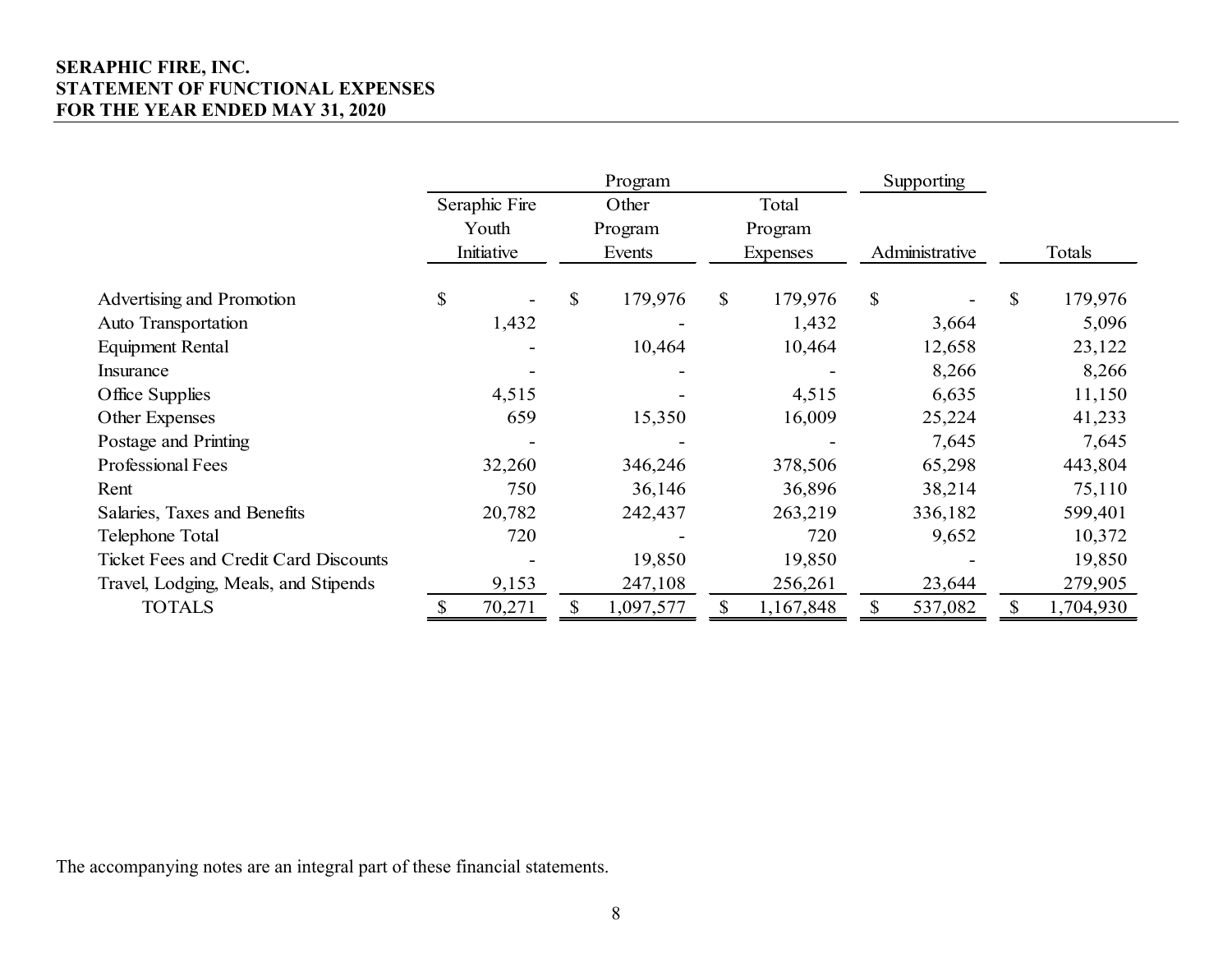## NOTE 1 – NATURE OF ORGANIZATION AND SUMMARY OF SIGNIFICANT ACCOUNTING POLICIES

#### **Nature of Organization**

Seraphic Fire, Inc. (the "Organization") is a not-for-profit Organization incorporated in the State of Florida. Seraphic Fire, Inc. presents the highest quality performances of historically significant and underperformed music, and advances art through the professional development, refinement, and documentation of musicians' talents while promoting community connectivity through educational programs. Seraphic Fire, Inc. strives to be the exemplar for quality contributions to professional ensemble singing in North America.

Seraphic Fire, Inc. also operates the Seraphic Fire Youth Initiative (SFYI). This program, in partnership with Miami-Dade County Public Schools, is a free music education program serving elementary and middle school students in economically disadvantaged communities. The program offers a unique, hands-on approach to music education and choral performance to Miami-Dade County youth. Seraphic Fire artists visit schools for dynamic presentations including music theory fundamentals, vocal pedagogy and interactive exercises with the artists.

#### **Basis of Accounting**

The Organization prepares its financial statements on the accrual basis of accounting principles generally accepted in the United States of America ("GAAP").

The Organization prepares its financial statements in accordance with the Financial Accounting Standards Board Accounting Standards Codification ("FASB ASC"). The Organization is required to report information regarding its financial position and activities according to two classes of net assets. Accordingly, net assets of the Organization and changes therein are classified and reported as follows:

#### Net Assets Without Donor Restrictions

The portion of the net assets of the Organization that can be used subject to the broad limits resulting from the nature of the Organization, the environment in which it operates, and the purposes specified in its articles of incorporation or bylaws. In some cases, the use of these resources is also subject to limits resulting from contractual agreements with suppliers, creditors, and others entered into by the Organization in the normal course of business. The Organization has the greatest ability to choose when using these resources. Net assets without donor restrictions generally result from contributions that are not subject to donor-imposed restrictions.

#### Net Assets With Donor Restrictions

The portions of net assets of the Organization that is subject to either donor-imposed time restrictions or donorimposed purpose restrictions. These restrictions limit the Organization's choices when using these resources because the Organization has a fiduciary responsibility to its donors to follow the donor's instructions. Net assets with donor restrictions generally result from donor-restricted contributions. There were \$735,108 and \$645,322 net assets with donor restrictions as of May 31, 2021 and 2020.

#### **Use of Estimates**

The preparation of financial statements in conformity with accounting principles generally accepted in the United States of America requires management to make estimates and assumptions that affect the reported amounts of assets and liabilities, the disclosure of contingent assets and liabilities and the reported amounts of revenues and expenses during the reporting period. Actual results could differ from those estimates.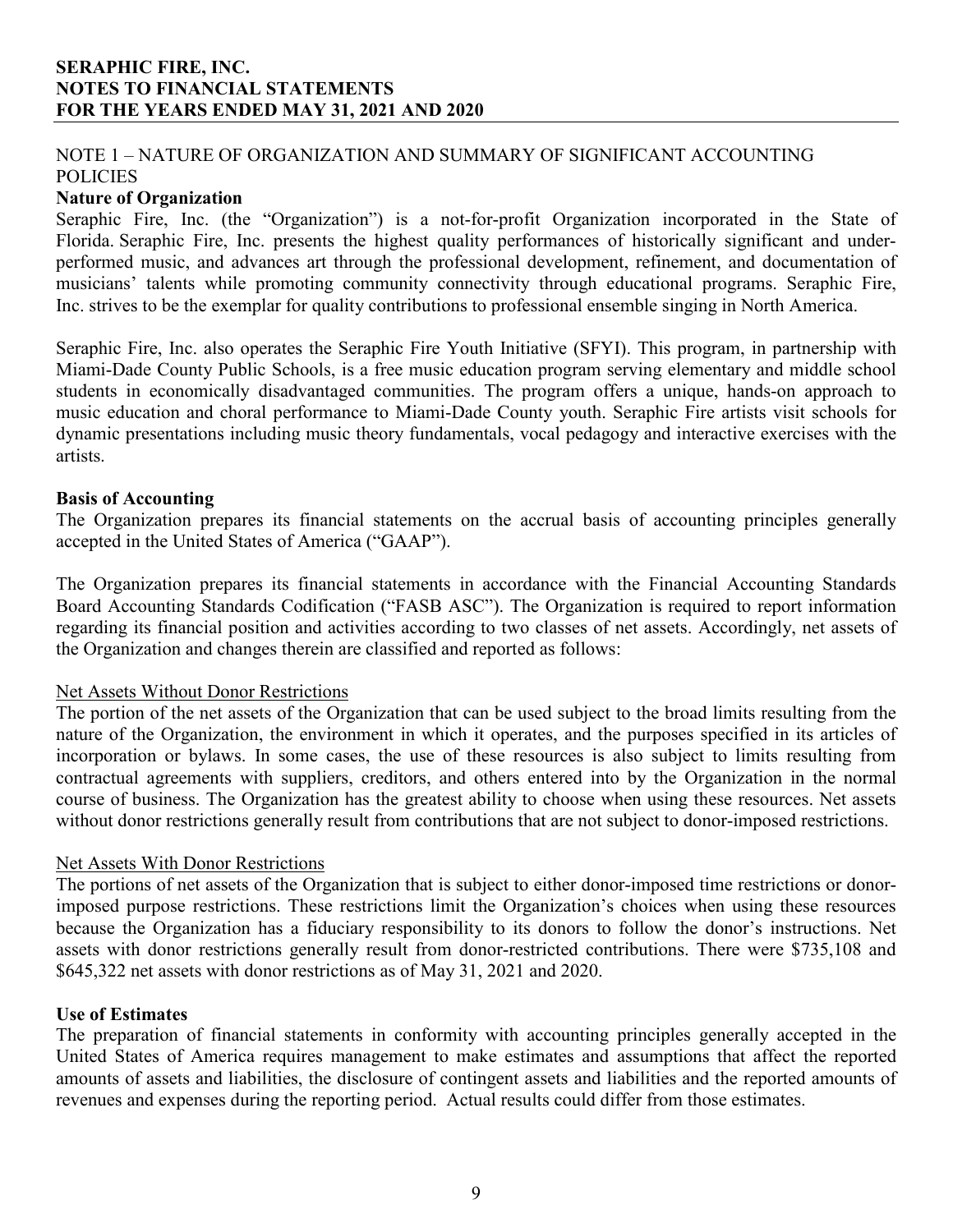# NOTE 1 – NATURE OF ORGANIZATION AND SUMMARY OF SIGNIFICANT ACCOUNTING

## POLICIES (Continued)

## **Cash and Cash Equivalents**

The Organization considers all highly liquid instruments, including money market funds, purchased with an original maturity of three months or less to be cash equivalents.

#### **Concentrations of Credit Risk**

Financial instruments that potentially subject the Organization to concentration of credit risk consist principally of cash equivalents. At times, cash balances may exceed the levels of insurance provided by the Federal Deposit Insurance Coverage (FDIC).

#### **Deferred Revenue**

Deferred revenue consists primarily of advance payments for future program events, which are recognized as revenue generally when the program event takes place.

#### **Grants and Contributions**

Contributions, including unconditional promises to give, are recorded when received. All contributions are available for use unless specifically restricted by the donor. Conditional promises to give are recognized when the conditions on which they depend are substantially met.

Generally, grants are deemed to be earned and reported as revenue when the Organization has incurred expenditures in compliance with the specific terms of the grant.

#### **Income Taxes**

The Organization is exempt from income tax under Section  $501(c)(3)$  of the Internal Revenue Code and therefore, has made no provision for federal income taxes in the accompanying financial statements. In addition, the Organization qualifies for the charitable contribution deduction under Section 170 (b) (1) (A) and has been classified as an organization other than a private foundation under Section 509 (a) (2).

There are no reserves held for uncertain tax positions at May 31, 2021 and 2020. Tax years that are open under the statute of limitations remain subject to examination by the IRS. The Organization is generally no longer subject to U.S. Federal or State examinations by tax authorities for years before 2018.

#### **Subsequent Events**

Management has evaluated and noted no subsequent events through October 5, 2021, the date which the financial statements were available for issue.

#### **Functional Expenses**

The costs of providing Organization programs and support have been summarized on a functional basis on the statement of functional expenses. Accordingly, certain costs have been allocated to the various functions to the extent possible.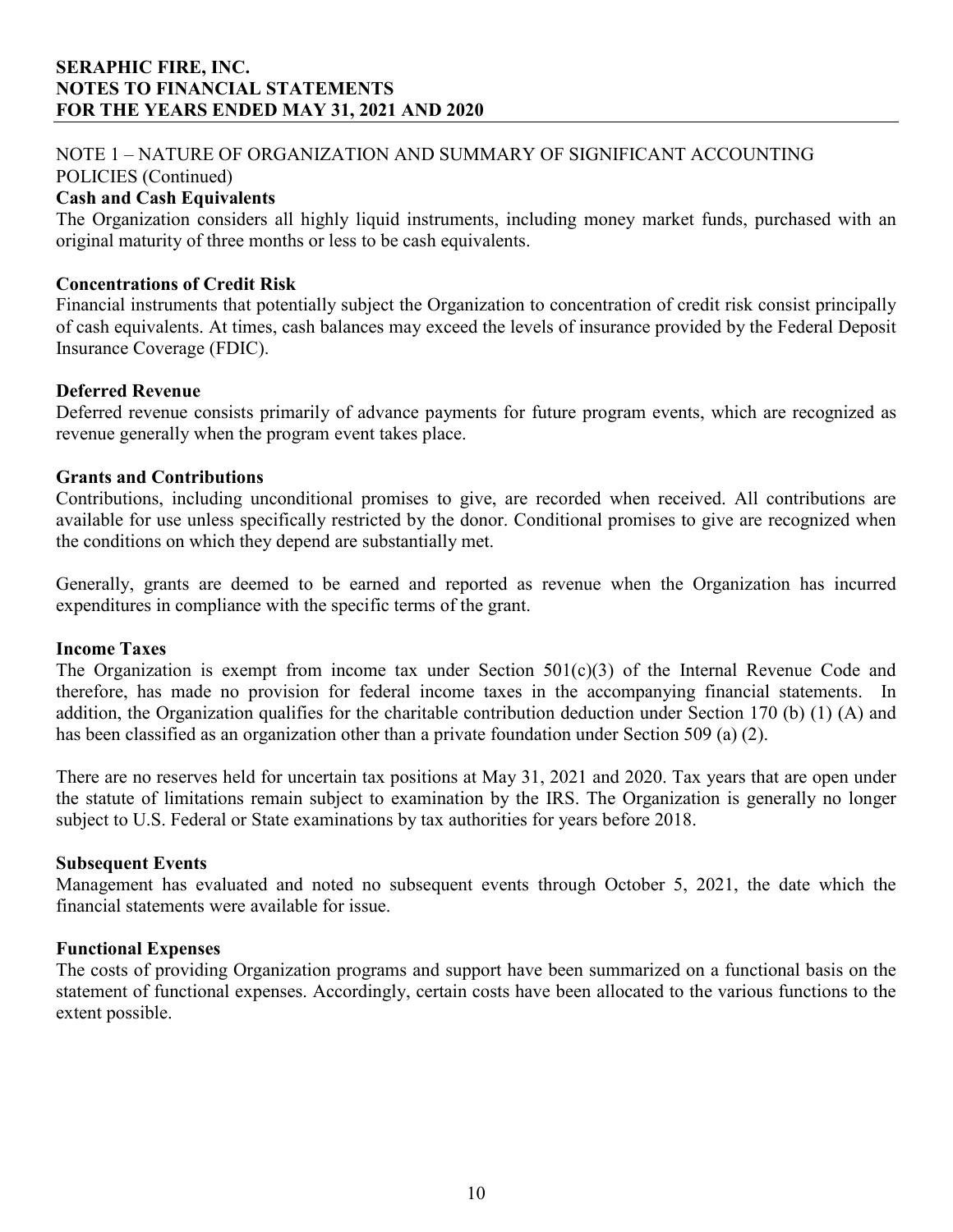## NOTE 1 – NATURE OF ORGANIZATION AND SUMMARY OF SIGNIFICANT ACCOUNTING POLICIES (Continued)

## **New Accounting Pronouncement**

In June 2018, the FASB issued Accounting Standards Update (ASU) No. 2018-08, Clarifying the Scope and the Accounting Guidance for Contributions Received and Contributions Made, with the stated purpose of providing guidance in evaluating whether transactions should be accounted for as contributions of exchanges. In addition, the update introduces the concept of barriers in providing additional guidance on identifying conditions that would preclude the recognition of a contribution as revenue. The standard is effective for fiscal years beginning after December 15, 2018, and should be applied on a modified prospective basis, with early adoption permitted. Accordingly, it was implemented by the Organization for the year ended May 31, 2021.

#### NOTE 2 – ENDOWMENT

In February 2016, the Organization created an endowment fund for philanthropic and charitable purposes. The Endowment is held with the Coral Gables Community Foundation.

Endowment net assets at May 31, 2021 consisted of the following:

|                                  |             |               | May 31, 2021 |             |         |
|----------------------------------|-------------|---------------|--------------|-------------|---------|
|                                  |             | Without Donor |              | With Donor  |         |
|                                  | Restriction |               |              | Restriction | Total   |
| Board designated endowment funds |             | 193,963       | \$           |             | 193,963 |
| Endowment funds                  |             |               |              | 671,608     | 671,608 |
|                                  |             | 193,963       |              | 671,608     | 865,571 |

Endowment net assets at May 31, 2020 consisted of the following:

|                                  |             |               | May 31, 2020 |             |         |
|----------------------------------|-------------|---------------|--------------|-------------|---------|
|                                  |             | Without Donor |              | With Donor  |         |
|                                  | Restriction |               |              | Restriction | Total   |
| Board designated endowment funds |             | 149,358       |              |             | 149,358 |
| Endowment funds                  |             |               |              | 542,322     | 542,322 |
|                                  | ۰Β          | 149,358       |              | 542,322     | 691,680 |

 $35, 21, 2020$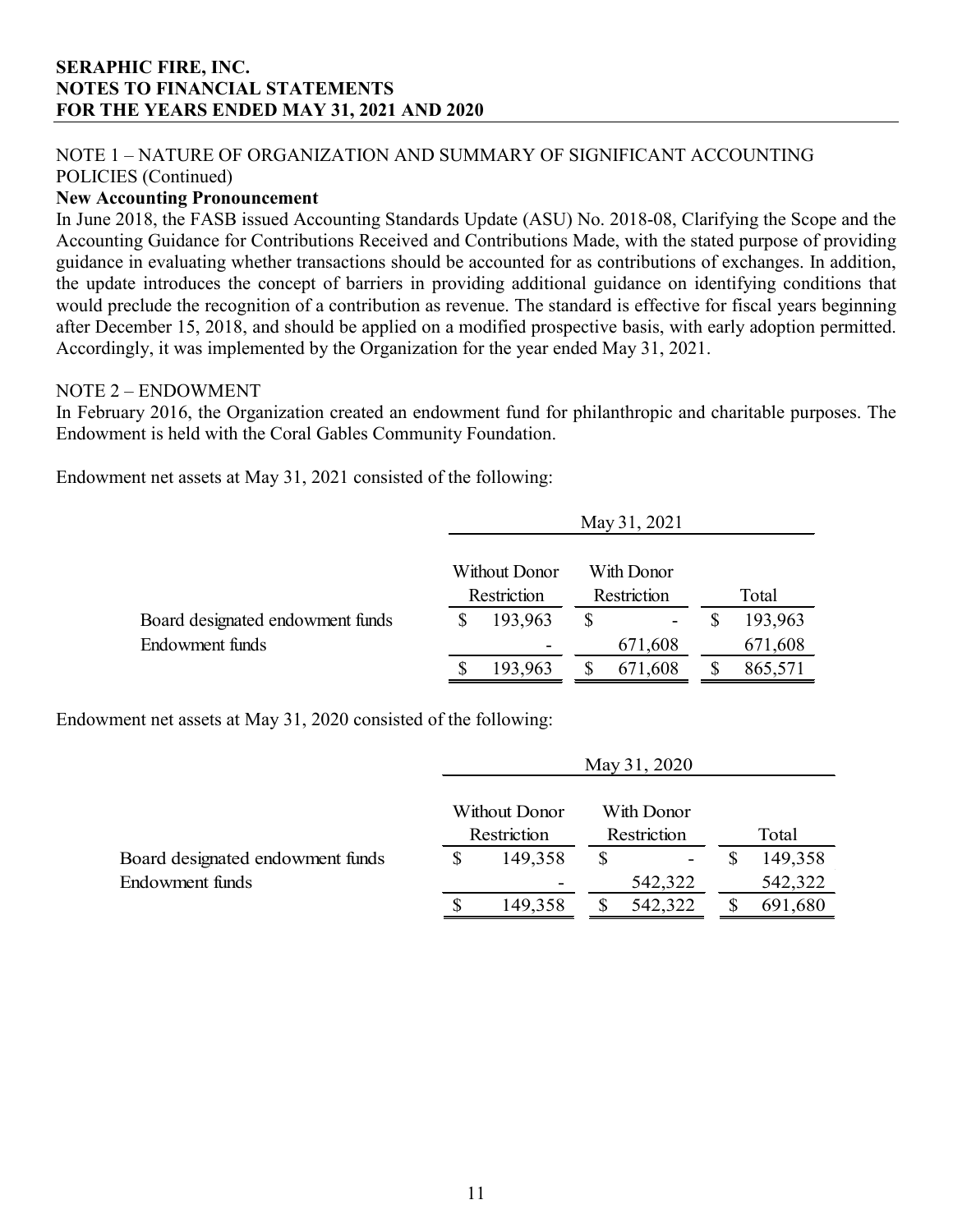## NOTE 2 – ENDOWMENTS (Continued)

#### **Interpretation of Relevant Law**

The Board of Trustees of the endowment has interpreted the Florida Uniform Prudent Management of Institutional Funds Act (FUPMIFA) as requiring the preservation of the fair value of the original gift as of the gift date of the donor-restricted endowment funds absent explicit donor stipulations to the contrary. As a result of this interpretation, the Fund classifies as permanently restricted net assets (a) the original value of gifts donated to the permanent endowment, (b) the original value of subsequent gifts to the permanent endowment and (c) annual investment income up to the consumer price index, with any excess earnings used to fund the annual scholarship award.

Changes in endowment net assets for the years ended May 31, 2021 were as follows:

|                                            |                              |         |                         | With Donor Restriction |                                            |         |                                    |         |               |
|--------------------------------------------|------------------------------|---------|-------------------------|------------------------|--------------------------------------------|---------|------------------------------------|---------|---------------|
|                                            | Without Donor<br>Restriction |         | Original Gift<br>Amount |                        | Accumulated<br>Gains (Losses)<br>and Other |         | Total With<br>Donor<br>Restriction |         | Total         |
| Endowment net assets, beginning of year    | S                            | 149,358 | \$                      | 500,000                | \$                                         | 42,322  | S                                  | 542,322 | \$<br>691,680 |
| Dividend and Interest net of fees          |                              | 620     |                         |                        |                                            | 2,284   |                                    | 2,284   | 2,904         |
| Net depriciation (realized and unrealized) |                              | 33,985  |                         |                        |                                            | 127,002 |                                    | 127,002 | 160,987       |
| Total investment return                    |                              | 34,605  |                         |                        |                                            | 129,286 |                                    | 129,286 | 163,891       |
| Contributions                              |                              | 10,000  |                         |                        |                                            |         |                                    |         | 10,000        |
| Endowment net assets, end of year          |                              | 193,963 |                         | 500,000                | S                                          | 171,608 |                                    | 671,608 | 865,571       |

Changes in endowment net assets for the years ended May 31, 2020 were as follows:

|                                            |    |               |   | With Donor Restriction |    |             |              |            |             |           |  |       |
|--------------------------------------------|----|---------------|---|------------------------|----|-------------|--------------|------------|-------------|-----------|--|-------|
|                                            |    |               |   |                        |    | Accumulated |              | Total With |             |           |  |       |
|                                            |    | Without Donor |   | Original Gift          |    | Gains       |              | Donor      |             |           |  |       |
|                                            |    | Restriction   |   | Amount                 |    |             | (Losses) and |            | Restriction |           |  | Total |
| Endowment net assets, beginning of year    | S  | 136,930       | S | 500,000                | \$ | 50,885      | S            | 550,885    | S           | 687,815   |  |       |
| Dividend and Interest net of fees          |    | 921           |   |                        |    | 3.840       |              | 3.840      |             | 4,761     |  |       |
| Net appreciation (realized and unrealized) |    | (3, 493)      |   |                        |    | (12, 403)   |              | (12, 403)  |             | (15,896)  |  |       |
| Total investment return                    |    | (2,572)       |   |                        |    | (8, 563)    |              | (8, 563)   |             | (11, 135) |  |       |
| Contributions                              |    | 15,000        |   |                        |    |             |              |            |             | 15,000    |  |       |
| Endowment net assets, end of year          | S. | 149,358       |   | 500,000                |    | 42,322      |              | 542,322    |             | 691,680   |  |       |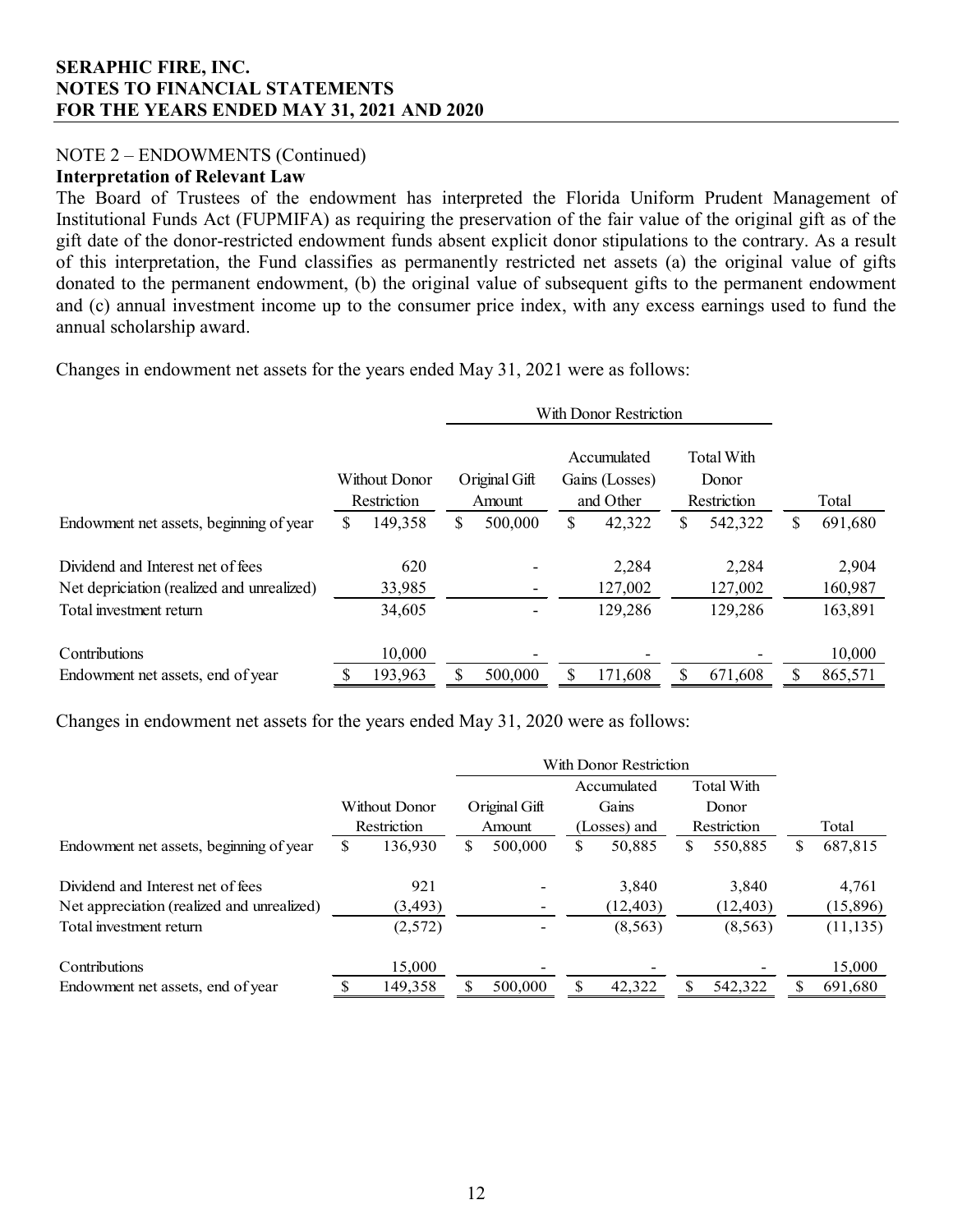## NOTE 2 – ENDOWMENTS (Continued)

#### **Funds with Deficiencies**

From time to time, the fair value of assets associated with individual donor restricted endowment funds may fall below the level that the donor intended. In accordance with accounting principles generally accepted in the United States of America, deficiencies of this nature are reported in net assets without donor restriction. There were no such deficiencies as of May 31, 2021 and 2020.

#### **Strategies Employed for Achieving Objectives**

Portfolio diversification will be achieved by investing in several different asset classes - including U.S. and international public equities, and U.S. Government and corporate fixed income securities. Broad diversification is expected to enhance risk-adjusted returns over the long-term. All investments will be held in U.S. dollars. Exchange traded funds, or indexed mutual funds, may be used to obtain adequate equity diversification. The investment portfolio will be further diversified within each asset class.

## **Spending Policy and How the Investment Objectives Relate to Spending Policy**

The parties intend that contributions to the Seraphic Fire Endowment Fund will be irretrievably devoted to providing endowment funding for the benefit of Seraphic Fire. Accordingly, the amount that may be annually disbursed from the Seraphic Fire Endowment Fund has been calculated in an amount that is intended, over time, to preserve the principal of the Fund and will be equal to no more than three percent (3%) of the balance of the Seraphic Fire Endowment Fund calculated at the time of each such disbursement.

## NOTE 3 – FAIR VALUE MEASUREMENTS

The Organization's investments are reported at fair value and held at an investment institution. The Organization classified its investments as of May 31, 2021 and 2020, based upon an established fair value hierarchy that prioritizes the inputs to valuation techniques used to measure fair value. The hierarchy gives the highest priority to unadjusted quoted prices in active markets for identical assets or liabilities (level 1 measurement) and the lowest priority to unobservable inputs (level 3 measurement). The three levels of the fair value hierarchy are described below:

Level 1 – Inputs to the valuation methodology are unadjusted quoted prices for identical assets or liabilities in active markets that the Organization has the ability to access.

Level  $2$  – Inputs to the valuation methodology include:

- Quoted prices for similar assets or liabilities in active markets;
- Quoted prices for identical or similar assets or liabilities in inactive markets;
- Inputs other than quoted prices that are observable for the asset or liability;
- Inputs that are derived principally from or corroborated by observable market date by correlation or other means.

If the asset or liability has a specified (contractual) term, the Level 2 input must be observable for substantially the full term of the asset or liability.

Level 3 – Inputs to the valuation methodology are unobservable and significant to the fair value measurement.

The asset's or liabilities' fair value measurement level within the fair value hierarchy is based on the lowest level of any input that is significant to the fair value measurement. Valuation techniques used need to maximize the use of observable inputs and minimize the use of unobservable inputs.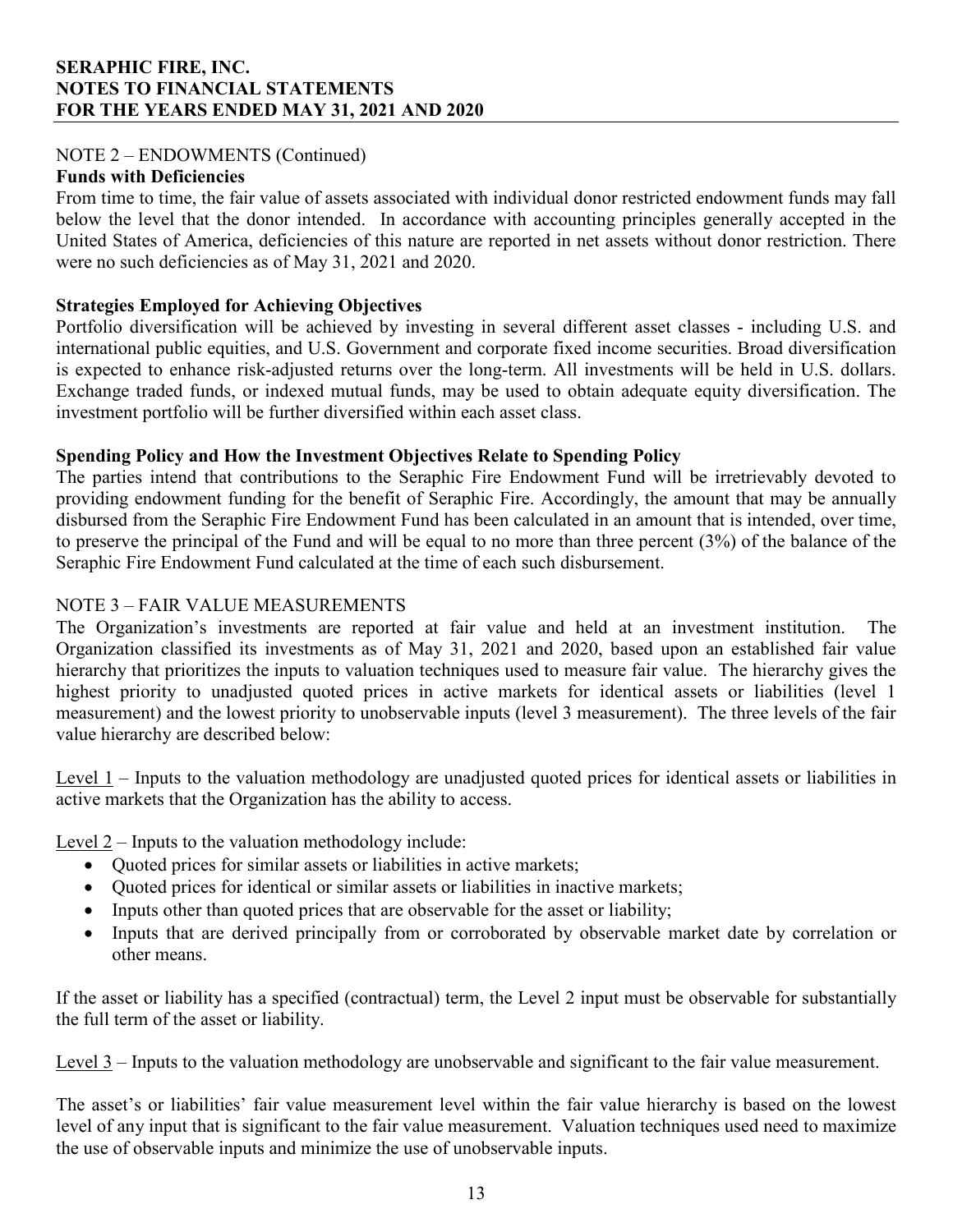## NOTE 3 – FAIR VALUE MEASUREMENTS (Continued)

The following table sets forth by level, within the fair value hierarchy, the Organization's assets at fair value as of May 31, 2021:

 $F \cdot \overline{v}$  Value Measurements Using:

|                  | Fair value Measurements Using: |         |                                                            |                  |                                                     |         |                                                 |  |
|------------------|--------------------------------|---------|------------------------------------------------------------|------------------|-----------------------------------------------------|---------|-------------------------------------------------|--|
|                  |                                |         |                                                            | Quoted Prices in |                                                     |         |                                                 |  |
|                  | Fair Value                     |         | <b>Active Markets</b><br>for Identical<br>Assets (Level 1) |                  | Significant Other<br>Observable<br>Inputs (Level 2) |         | Significant<br>Unobservable<br>Inputs (Level 3) |  |
| Assets           |                                |         |                                                            |                  |                                                     |         |                                                 |  |
|                  |                                |         |                                                            |                  |                                                     |         |                                                 |  |
| Equities         | \$                             | 517,630 | S                                                          | 517,630          | \$                                                  |         |                                                 |  |
| Fixed income     |                                | 276,308 |                                                            |                  |                                                     | 276,308 |                                                 |  |
| Alternatives     |                                | 19,287  |                                                            | 19,287           |                                                     |         |                                                 |  |
| Cash equivalents |                                | 52,346  |                                                            |                  |                                                     | 52,346  |                                                 |  |
|                  |                                | 865,571 |                                                            | 536,917          | \$                                                  | 328,654 | \$                                              |  |

The following table sets forth by level, within the fair value hierarchy, the Organization's assets at fair value as of May 31, 2020.

|                     |            |         |                                                            |                  |                                                     | Fair Value Measurements Using: |                                                 |  |
|---------------------|------------|---------|------------------------------------------------------------|------------------|-----------------------------------------------------|--------------------------------|-------------------------------------------------|--|
|                     |            |         |                                                            | Quoted Prices in |                                                     |                                |                                                 |  |
|                     | Fair Value |         | <b>Active Markets</b><br>for Identical<br>Assets (Level 1) |                  | Significant Other<br>Observable<br>Inputs (Level 2) |                                | Significant<br>Unobservable<br>Inputs (Level 3) |  |
| Assets              |            |         |                                                            |                  |                                                     |                                |                                                 |  |
|                     |            |         |                                                            |                  |                                                     |                                |                                                 |  |
| Equities            | \$         | 376,458 | \$                                                         | 376,458          | \$                                                  |                                | \$                                              |  |
| Fixed income        |            | 250,441 |                                                            |                  |                                                     | 250,441                        |                                                 |  |
| <b>Alternatives</b> |            | 20,475  |                                                            | 20,475           |                                                     |                                |                                                 |  |
| Cash equivalents    |            | 44,306  |                                                            |                  |                                                     | 44,306                         |                                                 |  |
|                     |            | 691,680 |                                                            | 396,933          | Ϛ                                                   | 294,747                        |                                                 |  |

#### NOTE 4 – COMMITMENTS AND CONTINGENCIES

In April 2017, the Organization entered into a five year non-cancelable lease agreement for facilities expiring March 2022. Rent expense for the facilities for the years ended May 31, 2021 and 2020 were \$37,420 and \$38,214 respectively. Additionally, the Organization entered into lease agreement for the use of copier machines for office use. The lease agreement has a term of four years and expires in October 2021.

The following represents lease commitments through the lives of the leases:

2022 36,908 Total \$ 36,908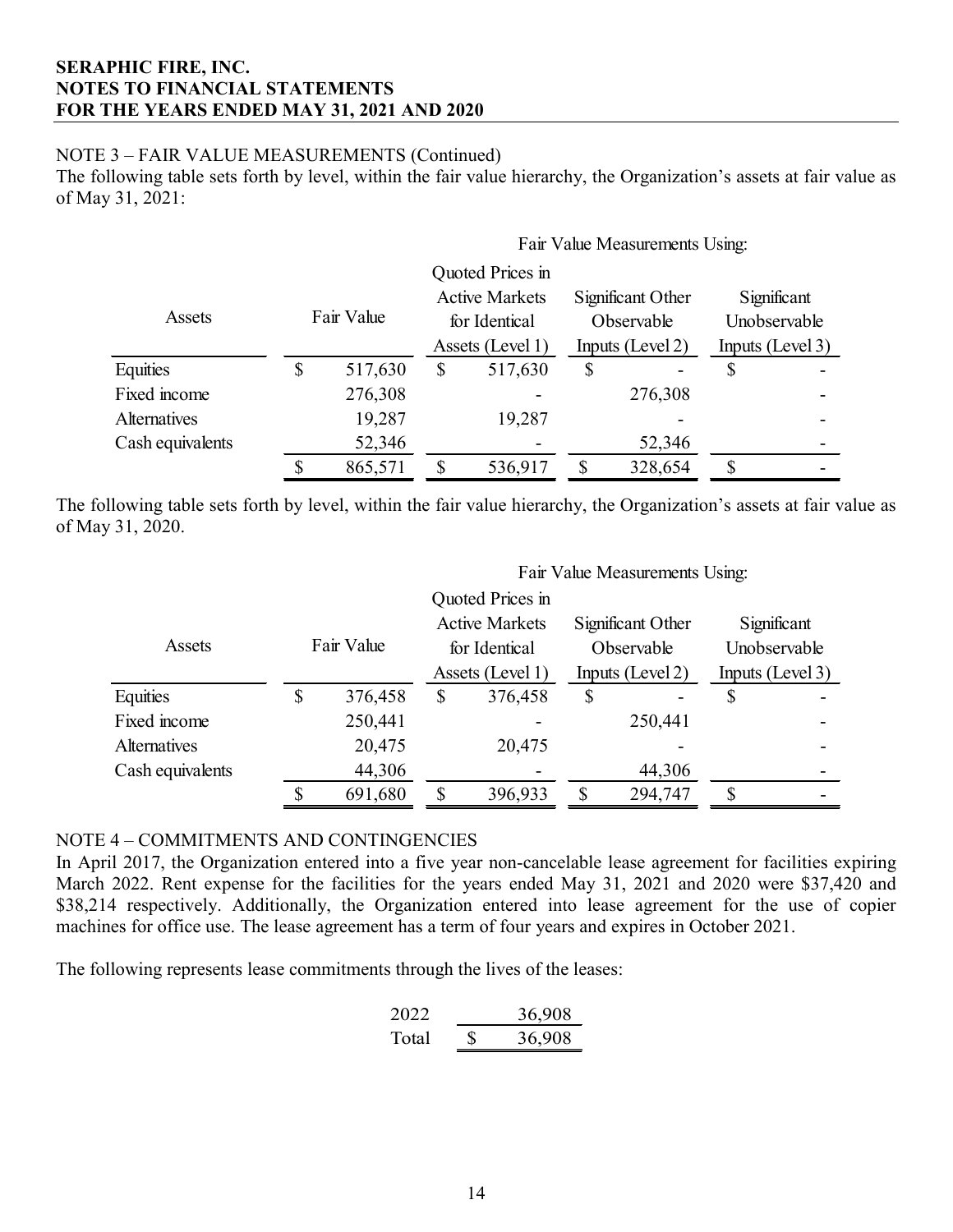## NOTE 5 - LIQUIDITY AND AVAILABILITY OF FINANCIAL ASSETS

The following reflects the Organization's financial assets as of May 31, 2021 and 2020 that are available for general use within one year of that date to meet cash for general expenditures:

|                                               | 2021          | 2020          |
|-----------------------------------------------|---------------|---------------|
| Cash and cash equivalents                     | 541,584<br>\$ | 388,475<br>\$ |
| Grants receivable                             | 87,888        | 115,109       |
| Investments                                   | 867,600       | 691,680       |
| <b>TOTAL ASSETS</b>                           | 1,497,072     | 1,195,264     |
|                                               |               |               |
| Less:                                         |               |               |
| Investments with donor restrictions           | 671,608       | 542,322       |
| Cash with donor restrictions                  | 63,500        | 103,000       |
|                                               | 735,108       | 645,322       |
| Financial assets available to meet cash needs |               |               |
| for general expenditures within one year:     | 761,964<br>S  | 549,942<br>S  |

The Organization has a policy to structure its financial assets to be available as its general expenditures, liabilities, and other obligations become due. Board-designated cash is available upon approval of expenditures by the board of directors.

#### NOTE 6 – NET ASSETS WITH DONOR RESTRICTIONS

Net assets are restricted for the following purposes or time periods, as of May 31, 2021 and 2020:

|                                            | 2021         |         | 2020                      |         |
|--------------------------------------------|--------------|---------|---------------------------|---------|
| Time and purpose restrictions:             |              |         |                           |         |
| Concert                                    | $\mathbb{S}$ | 63,500  | $\boldsymbol{\mathsf{S}}$ | 103,000 |
| Earning on investments held in perpetuity  |              | 171,608 |                           | 42,322  |
| Restricted in perpetuity                   |              | 500,000 |                           | 500,000 |
|                                            |              | 735,108 | S                         | 645,322 |
| Total net assets with donor restriction    | \$           | 735,108 | S                         | 645,322 |
| Concerts                                   |              | 155,500 |                           | 286,867 |
| Total net assets released from restriction | \$           | 155,500 | S                         | 286,867 |

These net assets are restricted for specific purposes or until specific events occur.

Net assets with donor restrictions are as follows at May 31, 2021 and 2020:

| Cash        | 63,500  | <sup>S</sup> | 103,000 |
|-------------|---------|--------------|---------|
| Investments | 671,608 |              | 542,322 |
|             | 735,108 |              | 645,322 |